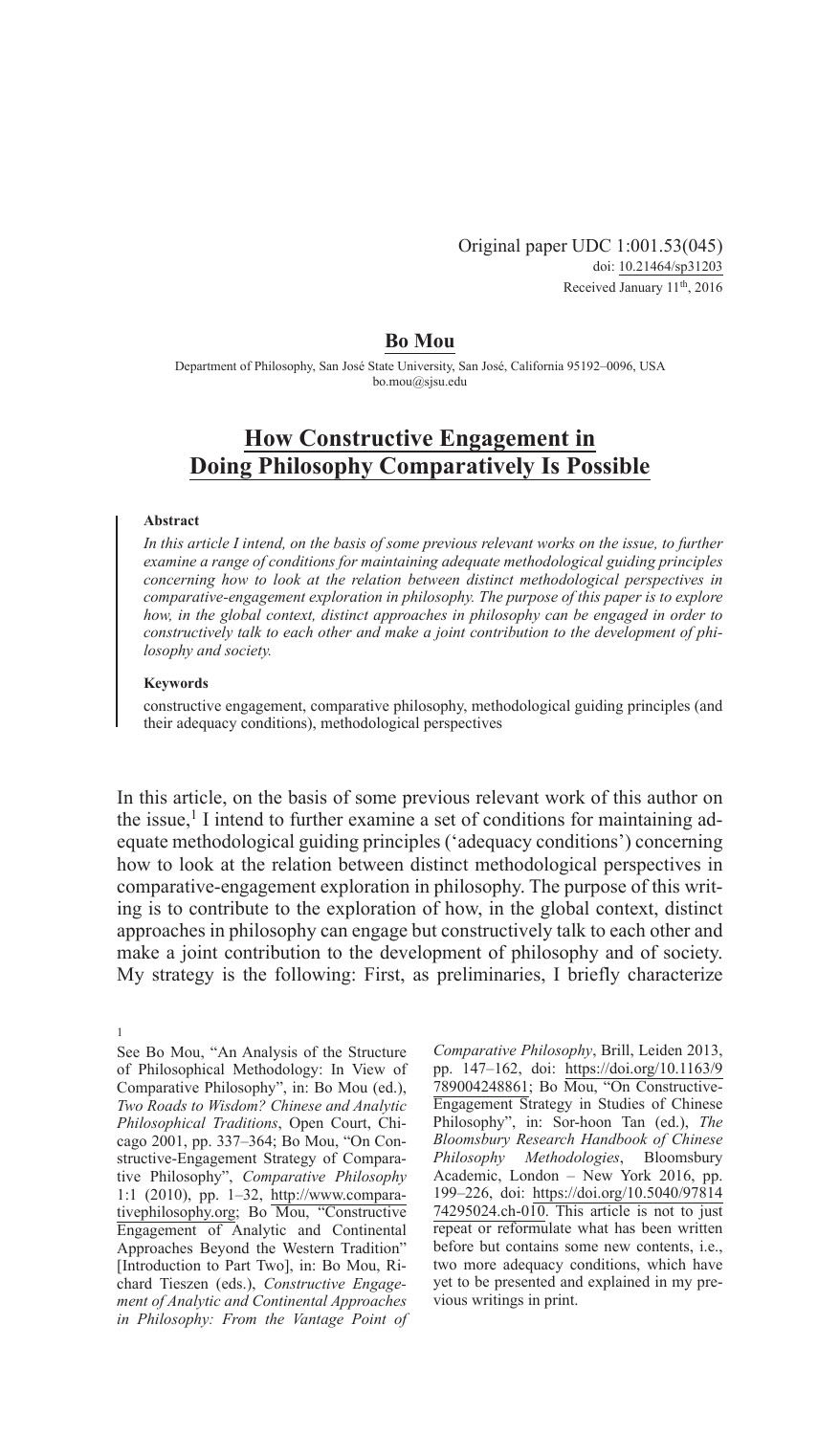what the constructive-engagement strategy in doing philosophy is and introduce some preliminary conceptual and explanatory resources and relevant distinctions needed. Second, I further examine a range of ten related adequacy conditions in order to establish how distinct approaches in philosophy can constructively talk to each other and make a joint contribution to the development of philosophy and of society.

# **1. Preliminaries**

In this section, as preliminaries, I first highlight the characteristic features and methodological emphases of the constructive-engagement strategy in philosophical exploration, and then I introduce some explanatory resources and conceptual distinctions needed in order to explore a range of adequacy conditions for the methodological guiding principles in doing philosophy comparatively.

## *1.1.*

The constructive-engagement strategy as one general strategic methodology in doing philosophy comparatively, generally but briefly speaking, can be presented in the following summarized way: It is to inquire into how, by way of reflective criticism (including self-criticism) and argumentation, distinct approaches from different philosophical traditions (whether distinguished culturally or by styles and orientations) can learn from each other and jointly contribute to the contemporary development of philosophy on a range of philosophical issues or topics, which can be jointly concerned and approached through appropriate philosophical interpretation and from a broader philosophical vantage point. The constructive-engagement strategy in doing philosophy comparatively can be effectively implemented in studies of any culture-associated philosophical traditions (such as the Chinese philosophical tradition and the Indian philosophical tradition) or orientation/style-associated philosophical traditions (such as the analytic tradition and the "Continental" tradition, both understood broadly). For example, specifically speaking, the constructive-engagement strategy in studies of Chinese philosophy is to implement the foregoing general constructive-engagement strategy in doing philosophy with focus on the constructive engagement of distinct approaches within the Chinese philosophical tradition, as well as from the Chinese tradition and other culture-associated philosophical traditions (including the Western and other non-Western traditions, though comparative Chinese-Western philosophy is often talked about or focused on due to its representative way in method, as well as in its substantial scholarship).

One can see from the foregoing brief characterization that the constructiveengagement strategy has five related methodological emphases (as highlighted in italics) in a coordinate way: (1) it emphasizes *critical engagement*; (2) it emphasizes the *constructive contribution* of each of the parties in critical engagement through learning from each other and a joint contribution to jointly-concerned issues; (3) it emphasizes *philosophical interpretation* of the addressed thinkers' texts instead of mere historical description; (4) it emphasizes the *philosophical-issue-engagement orientation* aiming at *contribution to the contemporary development of philosophy* on a range of philosophical issues that can be jointly concerned and approached through philosophical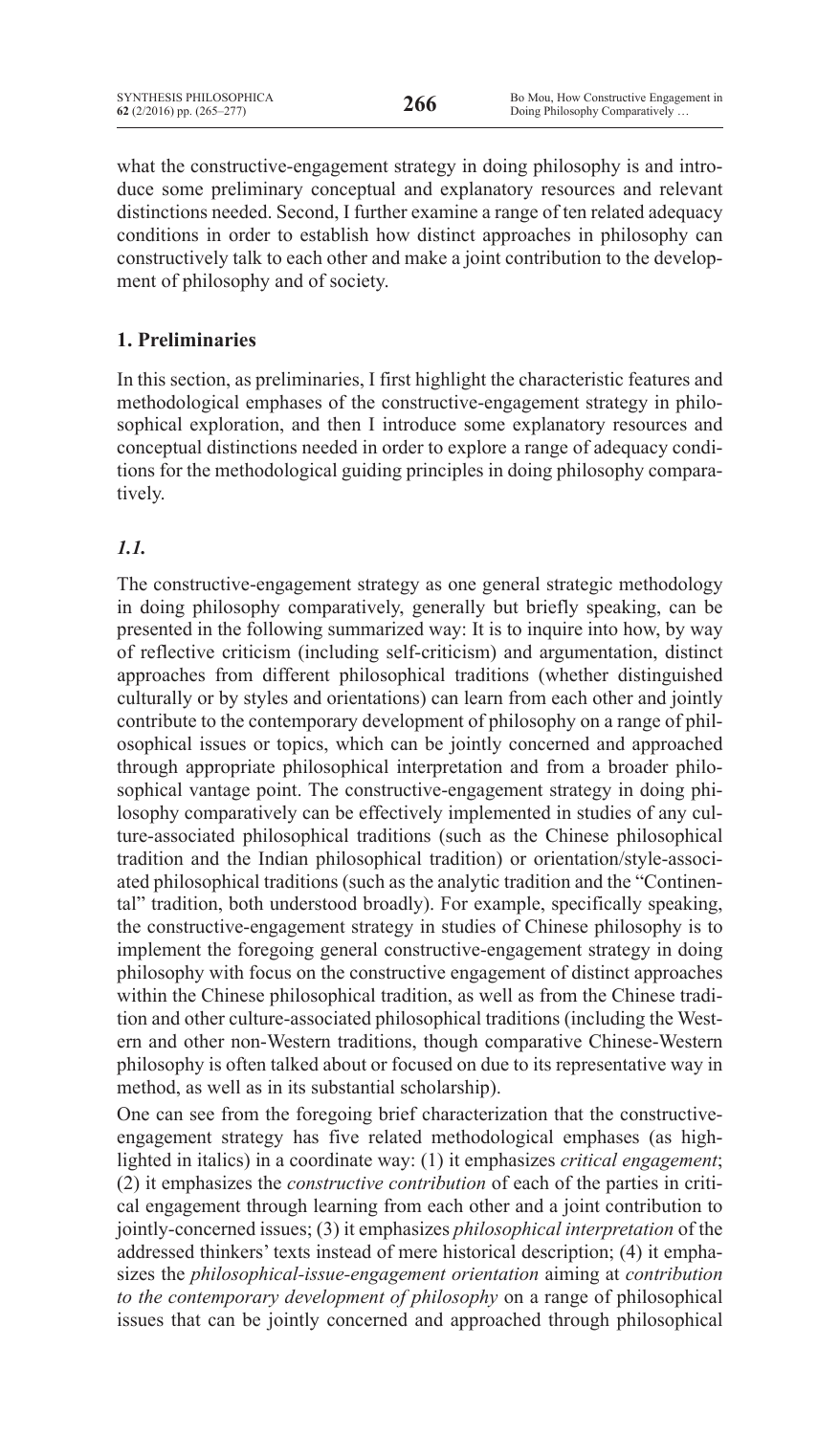interpretation; and (5) it, thus, has the character of *comparative philosophy* as understood in one fundamental engaging way of doing philosophy.

One central concern in the constructive-engagement strategy is how to adequately look at the relationship between distinct approaches from different philosophical traditions (identities of philosophical traditions understood broadly, either culturally distinguished or orientation/style-identity-distinguished); this central concern constitutes the core part of the significant philosophical issue of how the constructive engagement in doing philosophy comparatively is possible. To explore the core part of this issue, we are concerned with the adequacy conditions for maintaining adequate methodological guiding principles regarding how to effectively look at the relationship between distinct methodological rationales underlying distinct substantial approaches in philosophy, i.e., distinct methodological approaches. For this purpose, the very notion of methodological approach needs to be refined in terms of a range of relevant conceptual and explanatory resources and distinctions.

## *1.2.*

To have refined understanding and due resources, certain conceptual and explanatory resources and lexical distinctions are needed. As the details of these resources have been elaborated previously,<sup>2</sup> my introduction to them here is brief.

The term 'method' or 'methodological approach'means a variety of ways that respond to *how* to approach an object of study. There are three distinct but related ways in which one can approach an object of study, which together constitute three distinct dimensions of a methodological approach as a whole.

- (1) A *methodological perspective* is a way of approaching an object of study and is intended to point to or focus on a certain aspect of the object and capture or explain that aspect in terms of the characteristics of that aspect, together with the minimal metaphysical commitment that there is that aspect of the object. There are two important distinctions concerning methodological perspectives. First, there is the distinction between *eligible* and *ineligible* methodological perspectives. An eligible methodological perspective points to and captures a certain aspect that is really possessed by the object, while an ineligible one does otherwise. Second, there is the distinction between a methodological-perspective simplex and a methodological-perspective complex. A simplex is a single discernible methodological perspective, and a complex is either a combination of simplexes ('multiple-perspective complex'), or an association of one perspective (simplex) with a certain methodological guiding principle ('guiding-principle-associated perspective complex'). By 'perspective' below I mean a methodological perspective simplex, unless otherwise indicated.
- (2) A *methodological instrument* is a way in which to implement, or give tools to realize a certain methodological perspective. Methodological instruments are largely neutral in the sense that they can serve to implement different methodological perspectives, though there is still the distinction between more and less effective methodological instruments in regard to a given methodological perspective.

2 See Bo Mou, "An Analysis of the Structure of Philosophical Methodology: In View of Comparative Philosophy".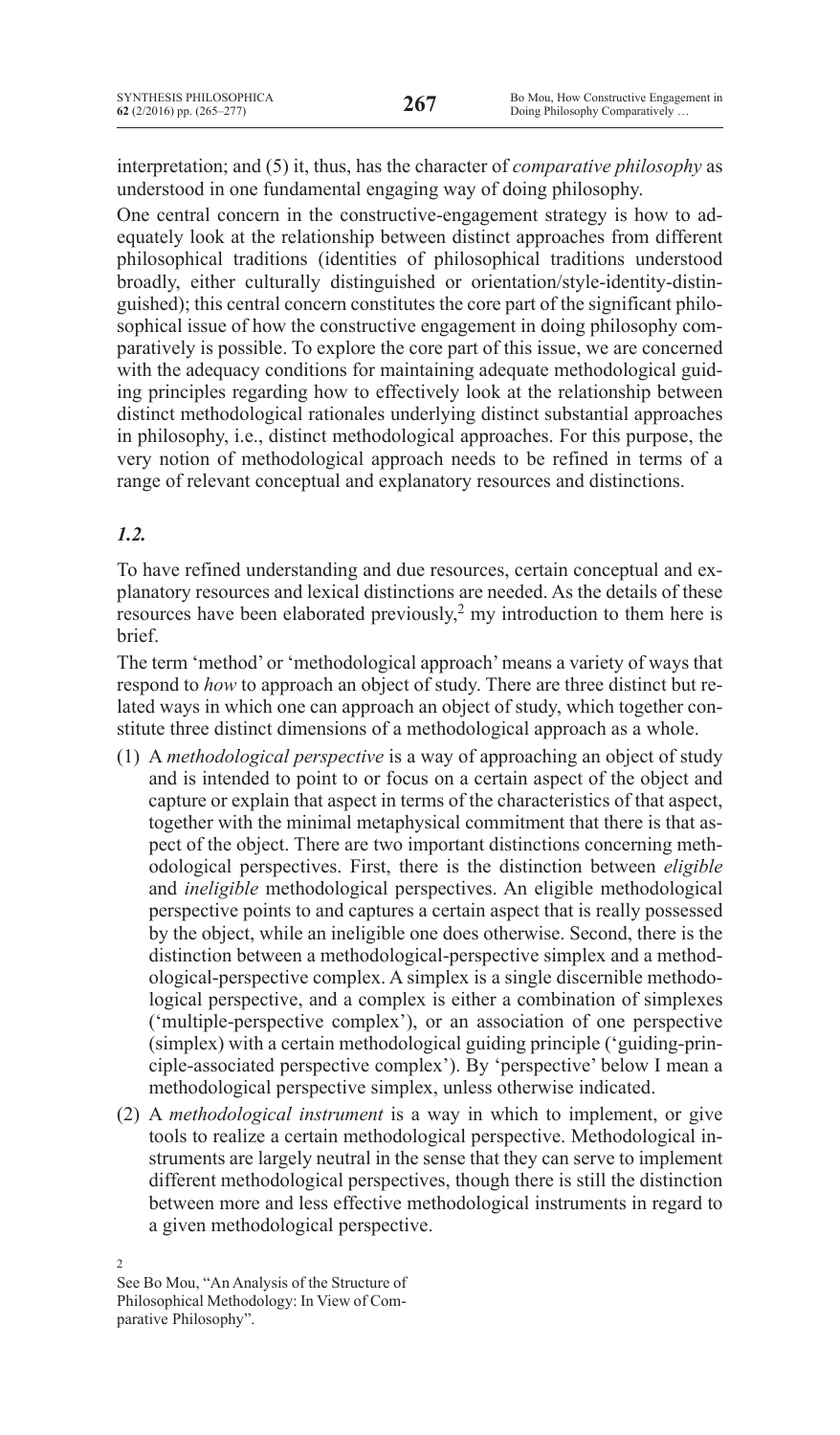(3) A *methodological guiding principle* regulates and guides a certain methodological perspective (or perspectives) in regard to the object of study. Presupposed by the agent, it implicitly guides and regulates how the perspective should be evaluated and used and contributes to the establishment of its desiderata (especially, the purpose and focusthat it isto serve). There are *adequate* and *inadequate* methodological guiding principles. For the sake of illustration, let me highlight one primary adequate guiding principle: in looking at the relation between the agent's current perspective in treating an object of study and other eligible perspectives (if any), a methodological guiding principle is considered adequate (in regard to recognizing perspective eligibility) when it allows in other eligible perspectives to complement the application of the current perspective and thus has the agent realize that these eligible perspectives do separately capture distinct aspects of the object and thus can jointly make complementary contributions to capturing the way the object is. It is considered inadequate if otherwise. This adequacy condition may be called the 'the perspectiveeligibility-recognizing condition'. More will be said on this condition.

On the one hand, the merit, status, and function of a methodological perspective *per se* can be evaluated independently of certain methodological guiding principles that the agent might presuppose in her actual application of the perspective, and taking a certain methodological perspective as a working perspective (this reflective practice *per se*) implies neither that one loses sight of other genuine aspects of the object, nor that one ignores or rejects other eligible perspectives in one's background thinking. On the other hand, it does matter whether one's taking a certain methodological perspective is regulated by an adequate or inadequate guiding principle, especially for the sake of constructive engagement of seemingly competing approaches, for an inadequate guiding principle will rule out certain eligible perspectives.

The following "method house" metaphor illustrates the relevant points. Suppose that a person intends to approach her destination, say, a house (the object of study), which has several entrances – say, a front door, side door, and upper story window (various aspects of the object of study) – and several paths, each of which is difficult to discern. If a path really leads to an entrance of the house, the path is called an *eligible* one. She chooses a path (methodological perspective) to approach the house, believing that the path leads to an entrance (say, the front door). In order to proceed on the difficult-to-discern path, she wields a certain tool (a methodological instrument) to clear her path – say, a machete if the path is overgrown with brambles, or a snow shovel if the path is heavily covered with snow. She also has a certain idea in her mind (methodological guiding principle) that explains why she takes that path, instead of another, and guides her to the house. Such a guiding idea can be adequate or inadequate. For example, if the guiding idea allows her to recognize that other eligible paths are compatible with her current path (that is, they all lead to the house), then her guiding idea is adequate; in contrast, if she fails to recognize this and thus understands her current path as exclusively eligible (the only path leading to the house), then her guiding idea is inadequate – even though her current path is, itself, eligible.

## **2. Adequacy conditions**

To address the issue of how to look at the relationship of distinct methodological approaches (especially in terms of methodological perspectives) un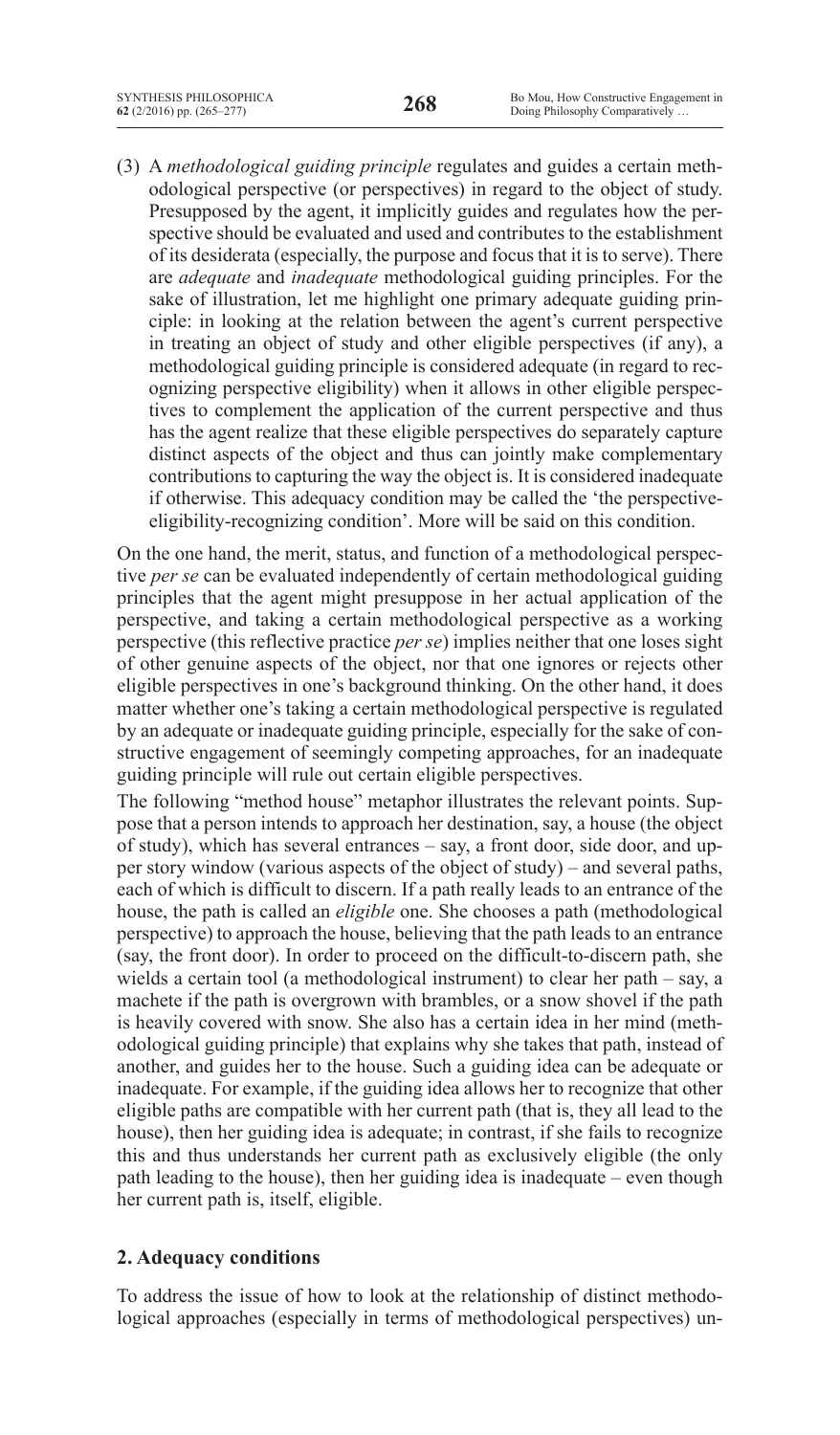derlying distinct substantial approaches and to jointly-concerned issues with adequate methodological guiding principles, in this section I explain how it is possible to have adequate methodological guiding principles in cross-tradition philosophical inquiries by suggesting a set of adequacy conditions, which I also treat as a stepping stone and target of criticism for readers' participating in the engaging discussion in this connection.

Given that the term 'methodological approach' means a way responding to how to approach an object of study, the term is a generic term that can indicate a number of methodological ways. As explained above, in the context of philosophical inquiries, generally speaking, the notion of methodological approach can and needs to be refined into three distinct but related methodological notions for the sake of adequately characterizing three distinct methodological, but somehow related, methodological ways in philosophical inquiries, i.e., those of methodological perspective (or the perspective method), methodological instrument (or the instrumental method), and methodological guiding principle (or the guiding-principle method). As indicated earlier, for the purpose of cross-tradition understanding and constructive engagement, it is especially philosophically interesting, relevant, or even crucial to have an adequate methodological guiding principle, which the agent is expected to hold in evaluating the status and nature of the eligible methodological perspectives, applying her own methodological perspective, and looking at the relationship between her current working perspective and other methodological perspectives. As follows, to explore how it is possible to have adequate methodological guiding principles in doing philosophy comparatively, I suggest a set of ten conditions for adequate methodological guiding principles ('adequacy conditions' in short). This set of adequacy conditions is not necessarily exhaustive or exclusive, and it is not intended as dogma. The conditions are open to criticism for their validity and explanatory force. To help the reader understand the points of these adequacy conditions, I will use some examples in comparative studies in philosophy for their illustrations.

(1) The same-object-recognizing condition (against the "anything goes" orientation). A methodological guiding principle is considered adequate (in this connection) if, given an object of study, it enables the agent to recognize that there is a way that the object objectively is such that it is not the case that "anything goes", and we can all talk about that same object even though we may say different things (concerning distinct aspects of the object) about it. In contrast, it is considered inadequate (in this connection) if otherwise. This adequacy condition may be called a 'minimal' truth-pursuing condition in the sense that it is presupposed by the remaining kinds of adequacy conditions for the sake of capturing the way the object is (or is to be) if the truth pursuit is one strategic goal.3 [The identity of a (genuine) object of study in philosophy is understood broadly: an object of study can be a naturally produced object in physical reality, a socially constructed object in social reality, an abstract object out of theoretic construction, a 'linguistic' object which is introduced linguisti-

As for the issue of truth-pursuit as one strategic goal in philosophy (or labeled 'the truthpursuit norm in philosophy'), there is much literature on this important and challenging

3

issue, which I cannot explore here with consideration of the purpose of this writing, but resort to readers' pre-theoretic understanding of truth.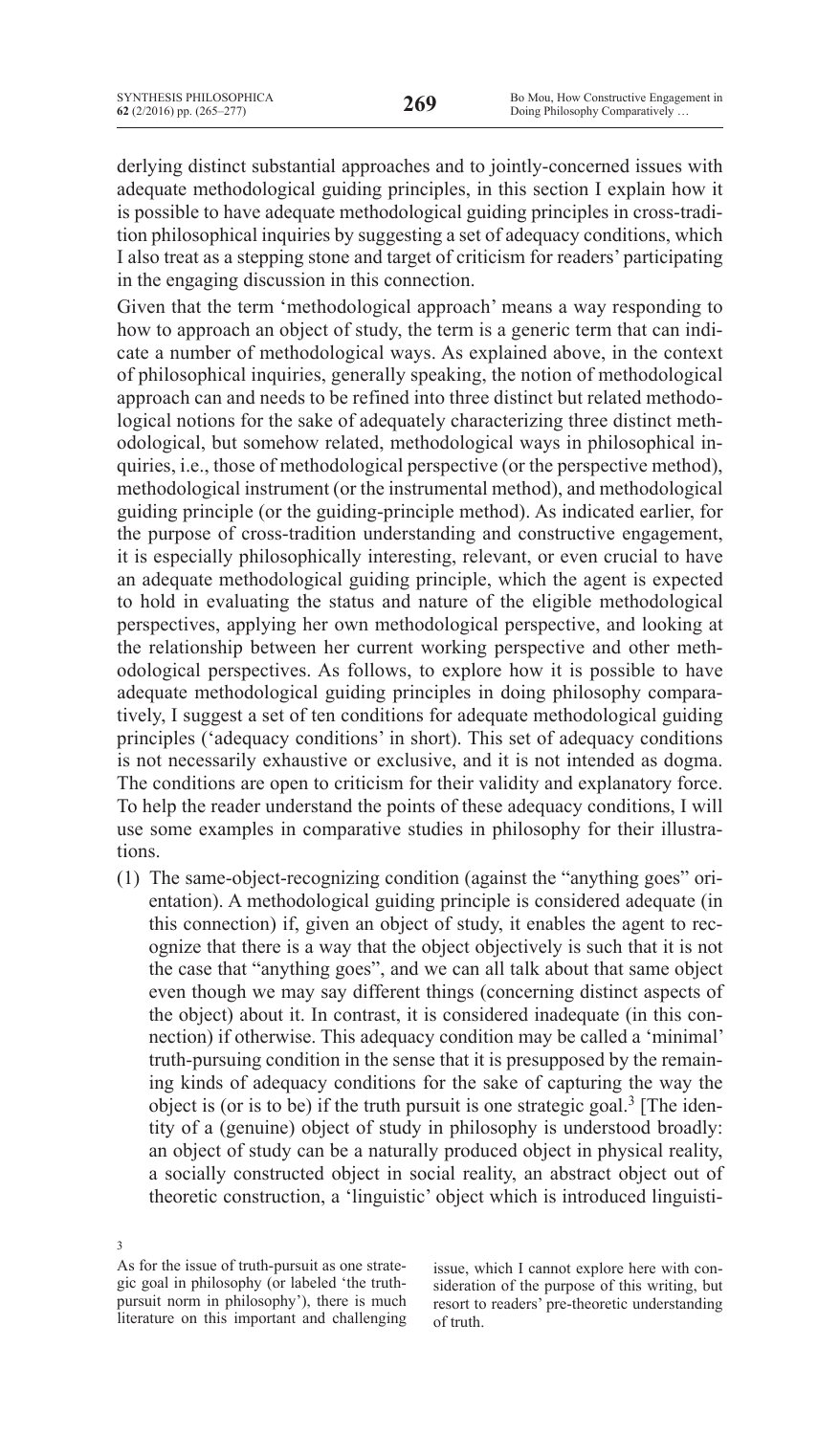cally, a thinker's text, or an object of philosophical inquiry on an issue, topic or theme.]

For example, consider our comparative examination of Confucius' and Socrates' methodological perspectives in dialogue on the issue of (filial) piety.4 One might raise a good question: "When we are conducting comparative philosophy, how can we know that different thinkers from different traditions are talking about the same object? In other words, the same 'house' in my metaphor?" When we carry out this comparative examination of Socrates' and Confucius' distinct approaches to how to understand '(filial) piety', the addressed general 'same-object' issue shows up here as follows: "Were both thinkers talking about the same 'piety'?" Well, both people in the West and people in the East have parents (instead of the guys in one location being produced from nowhere and thus having no parents), and both can know they are talking about the same issue of filial piety and the same (type of) object (a kind of respect feeling) that both groups of guys are really experiencing in their real lives towards their parents (if they do have parents). By looking at the *Euthyphro* and Confucius' 2.5–2.8 of the *Analects*, both talk about what constitute the sons'/daughters' "reverence" feeling, emotion, and attitude towards their parents; in this way, though this emotion/attitudes is labeled 'filial piety' in English and '孝' in Chinese, clearly they are talking about the same object in human society on this same earth.

(2) The perspective-eligibility-recognizing condition. A methodological guiding principle that is held or presupposed by the agent who uses some eligible methodological perspective concerning an object of study as her current working perspective is considered adequate (in this connection) when this guiding principle renders other eligible methodological perspectives (if any) also eligible and somehow compatible with the application of the current working perspective. In contrast, it is considered inadequate (in this connection) if otherwise. This adequacy condition may be called a 'minimal' multiple-perspectives-treating condition in the sense that it is presupposed by the remaining kinds of adequacy conditions concerning how to look at the relationship between distinct perspectives.

For example, again consider the two samples of methodological perspectives, namely, the Socrates-style being-aspect-concerned perspective and the Confucius-style becoming-aspect-concerned perspective. The two kinds of methodological perspectives point respectively to the two most basic modes of existence (being and becoming) of things in the world that are typically possessed simultaneously by most things in nature. Now the object of study under Socrates' and Confucius' examination is (filial) piety. If piety as the object of study genuinely possesses both its being and becoming aspects, Socrates' and Confucius' are both eligible in regard to our reflective examination of piety. In this way, a methodological guiding principle that renders both methodological perspectives eligible on the issue of piety would have the perspective-eligibility-recognizing adequacy.

(3) The agent-purpose-sensitivity condition. A methodological guiding principle is considered adequate (in this connection) if it enables the agent to have her choice of a certain working perspective, among eligible metho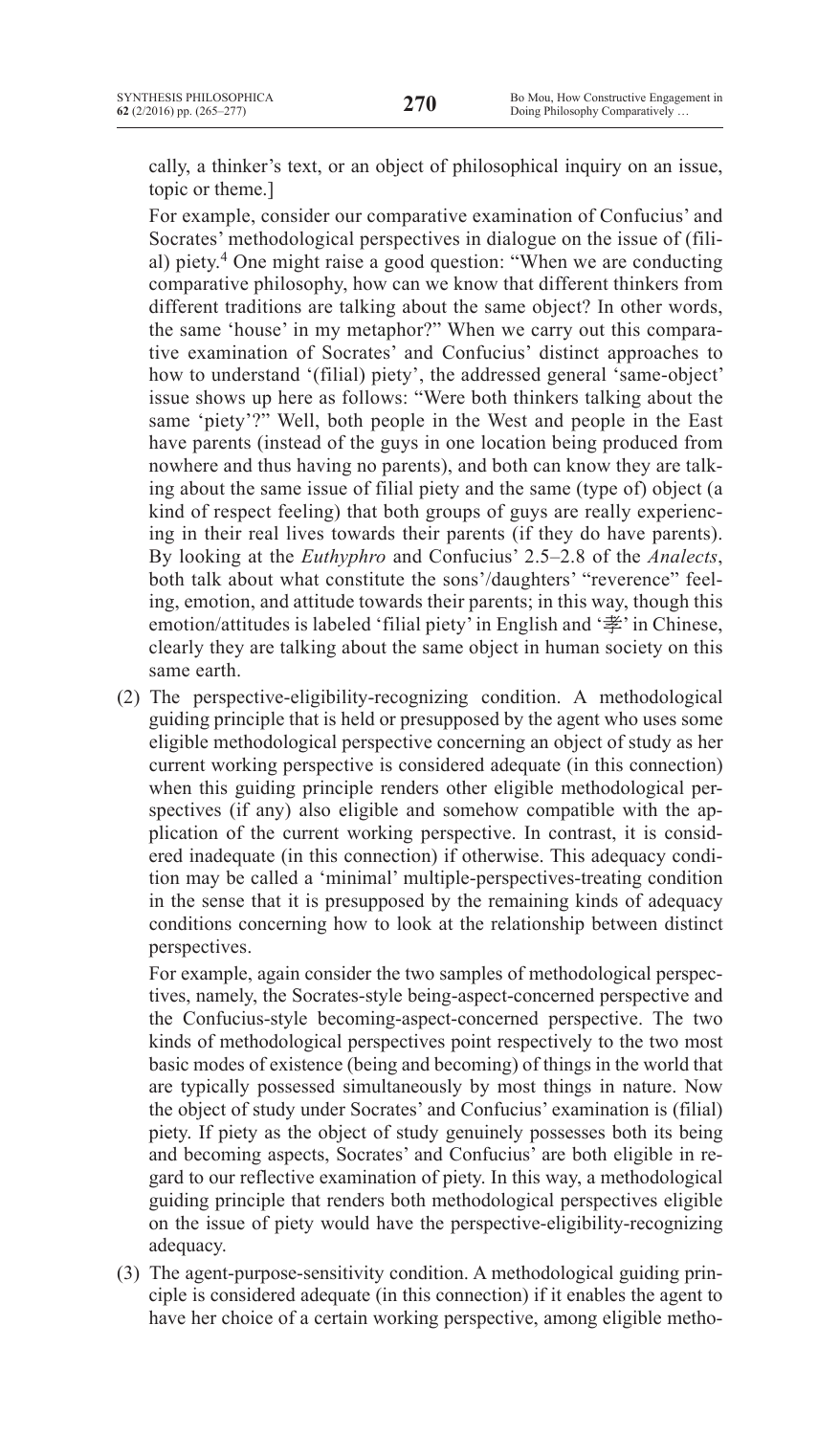dological perspectives concerning an object of study, sensitive to the agent's purpose and thus renders the most applicable or the most appropriate (the best relative to that purpose) the perspective that (best) serves that purpose. In contrast, it is considered inadequate (in this connection) if otherwise.

For example, again consider the two sample methodological perspectives, the Socrates-style being-aspect-concerned perspective and the Confuciusstyle becoming-aspect-concerned perspective. Given that the two methodological perspectives are both eligible in regard to the issue of piety, a methodological guiding principle that sets out to decide which methodological perspective among the two is to be taken by an agent herself as her working perspective, or how to evaluate the validity of some other agent's working perspective (either one) should be sensitive to the agent's purpose or her own focus on which aspect of piety is to be captured in a certain context. The methodological guiding principle then has agentpurpose-sensitivity adequacy.

(4) The equality-status-granting condition. A methodological guiding principle is considered adequate (in this connection) if it renders all the eligible methodological perspectives (perspective simplexes) concerning an object of study equal in the following two senses: being equally necessary for the sake of a complete account of the object and being equally local from the global point of view that transcends any local and finite methodological perspectives, although one eligible perspective can be rendered more (or even the most) suitable than others only relative to its associated purpose and the aspect of the object to which it points;

4

Socrates's distinctive methodological approach which he consciously and systematically pursues in some earlier Platonic dialogues is called *elenkhos* in Greek, more usually written *elenchus*, literally meaning 'refutation'. The *elenchus* approach can be seen most clearly in such short dialogues as *Laches* (to define bravery) and *Euthyphro* (to define piety), but it is also used in Book I of the *Republic*, the first part of *Meno*, *Protagoras*, and *Gorgias*. The presentation of such a methodological approach in the *Euthyphro* is usually considered the neatest, most concise, and representative, especially in connection with its perspective and instrumental dimensions. The manifest level or layer of the *elenchus* approach clearly reveals itself through the dialogue between Socrates and Euthyphro on the latter's four definitions of piety presented in the *Euthyphro* (focusing on 5a–15d, especially see 5c–d); Socrates puts forward the question "What is piety?" and sets up three conditions or requirements to be met: (1) some feature that is the same in every pious action; (2) this feature will not be shared by any impious action; (3) it will be that feature (or the lack of it) that makes an action pious (or impious). The *elenchus* methodological approach can be applied to anything that deserves reflective examination. For good examinations of Socrates' *elenchus* method, see Gregory Vlastos, "The

Socratic Elenchus", in: Julia Annas (ed.), *Oxford Studies in Ancient Philosophy*, Vol. 1, Clarendon Press, Oxford 1983, pp. 27–58; Donald Davidson, "Dialectic and Dialogue" (1994), reprinted in: Donald Davidson, *Truth, Language, and History*, Clarendon Press, Oxford 2005, pp. 251–259, doi: https://doi.org/ [10.1093/019823757x.003.0017.](https://doi.org/10.1093/019823757x.003.0017) In contrast, Confucius's becoming-concerned perspective in his methodological approach to characterizing those things like *xiao* (孝 filial piety) and *ren* ( $\Box$  tentatively glossed as 'humanity') is revealed in the *Analects*. Indeed, interestingly enough, like Socrates, Confucius also had dialogue with his interlocutors on what (filial) piety is (especially see sections 2.5, 2.6, 2.7 and 2.8 in the *Analects*). Confucius exhibits no tendency to question important words in his moral vocabulary by giving Socrates-style universal definitions or meaning formulae. Instead, he gives different answers to different interlocutors depending on who asked the questions, the degree of his or her preliminary understanding of filial piety, in what context the question was raised, etc. His answers are designed to give the disciplequestioner some useful guidance. Although it is unclear exactly why the cited sections 2.5–2.8 were arranged in the order they were, it turns out that Confucius's four answers to the same question went further and further.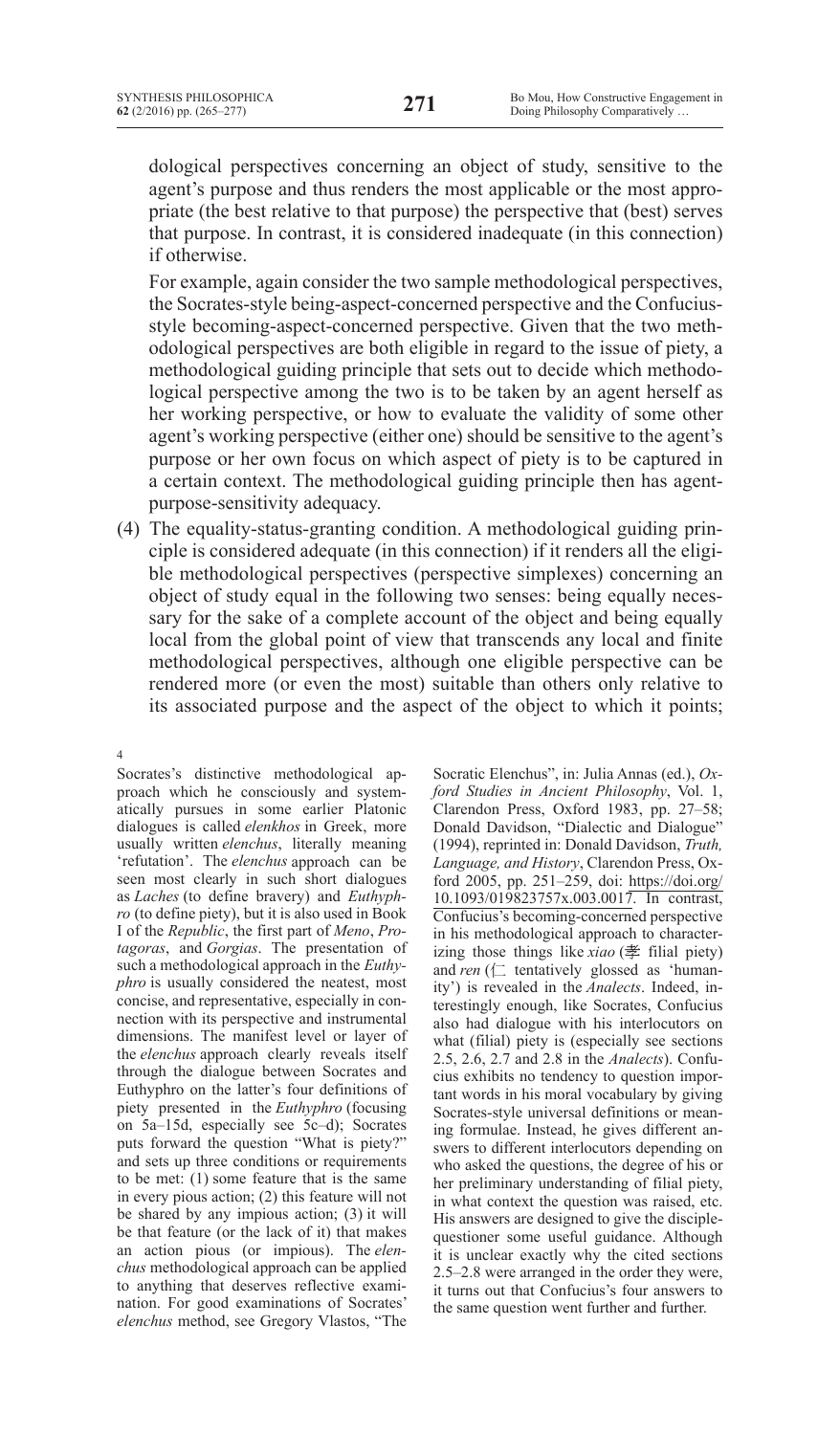thus none of them is *absolutely* superior (or inferior) to the others in the above senses. In contrast, it is considered inadequate (in this connection) if otherwise.

For example, again consider the two sample methodological perspectives, the Socrates-style being-aspect-concerned perspective and the Confuciusstyle becoming-aspect-concerned perspective and assume that both are eligible methodological perspectives that point respectively to the being aspect and becoming aspect both of which are really possessed by piety. When one resorts to a certain methodological guiding principle to guide one's evaluation of the status of the Socrates-style being-aspect-concerned perspective (or the Confucius-style becoming-aspect-concerned perspective) and thus renders it indiscriminately and absolutely superior to the Confucius-style becoming-aspect-concerned perspective (or the Socrates-style being-aspect-concerned perspective), the methodological guiding principle thus fails to have the equality-status-granting adequacy concerning the aforementioned two methodological perspectives on the issue of piety. In contrast, if a methodological guiding principle renders one of the two better than the other, or most suitable only in view of a certain context and in regard to a certain aspect of piety to which the perspective in question points but without viewing it absolutely superior to the other, this methodological guiding principle will thus meet the equality-status-granting condition concerning the aforementioned two methodological perspectives on the issue of piety.

(5) The new-eligible-perspective-possibility-recognizing condition. A methodological guiding principle is considered adequate (in this connection) if it enables the agent to have an open-minded attitude toward the possibility of a new eligible perspective concerning an object of study that is to point to some genuine aspect of the object but has yet to be realized by the agent because of the 'unknown identity' status of that aspect. A methodological guiding principle is considered inadequate (in this connection) if otherwise.

For example, again consider the two sample methodological perspectives, the Socrates-style being-aspect-concerned perspective and the Confuciusstyle becoming-aspect-concerned perspective and assume that both are eligible methodological perspectives on the issue of piety. If, besides the two methodological perspectives, a methodological guiding principle has its open-minded attitude towards the possibility of new (yet-to-be-recognized) aspects, dimensions or layers of piety, and thus the possibility of new eligible methodological perspectives that are to point to and explain them, the guiding principle thus enjoys the new-eligible-perspective-possibility-recognizing adequacy. In contrast, any methodological guiding principle that renders exclusive and exhaustive the current working perspective (or the current stock of methodological perspectives that are so far epistemologically available), the guiding principle is thus inadequate because it fails to meet the condition of the new-eligible-perspective-possibility-recognizing adequacy.

(6) The dynamic-development-sensitivity condition. A methodological guiding principle is considered adequate (in this connection) if it guides the agent to be sensitive to the dynamic development (*if any*) of an object of study for the sake of realizing and understanding which aspects are still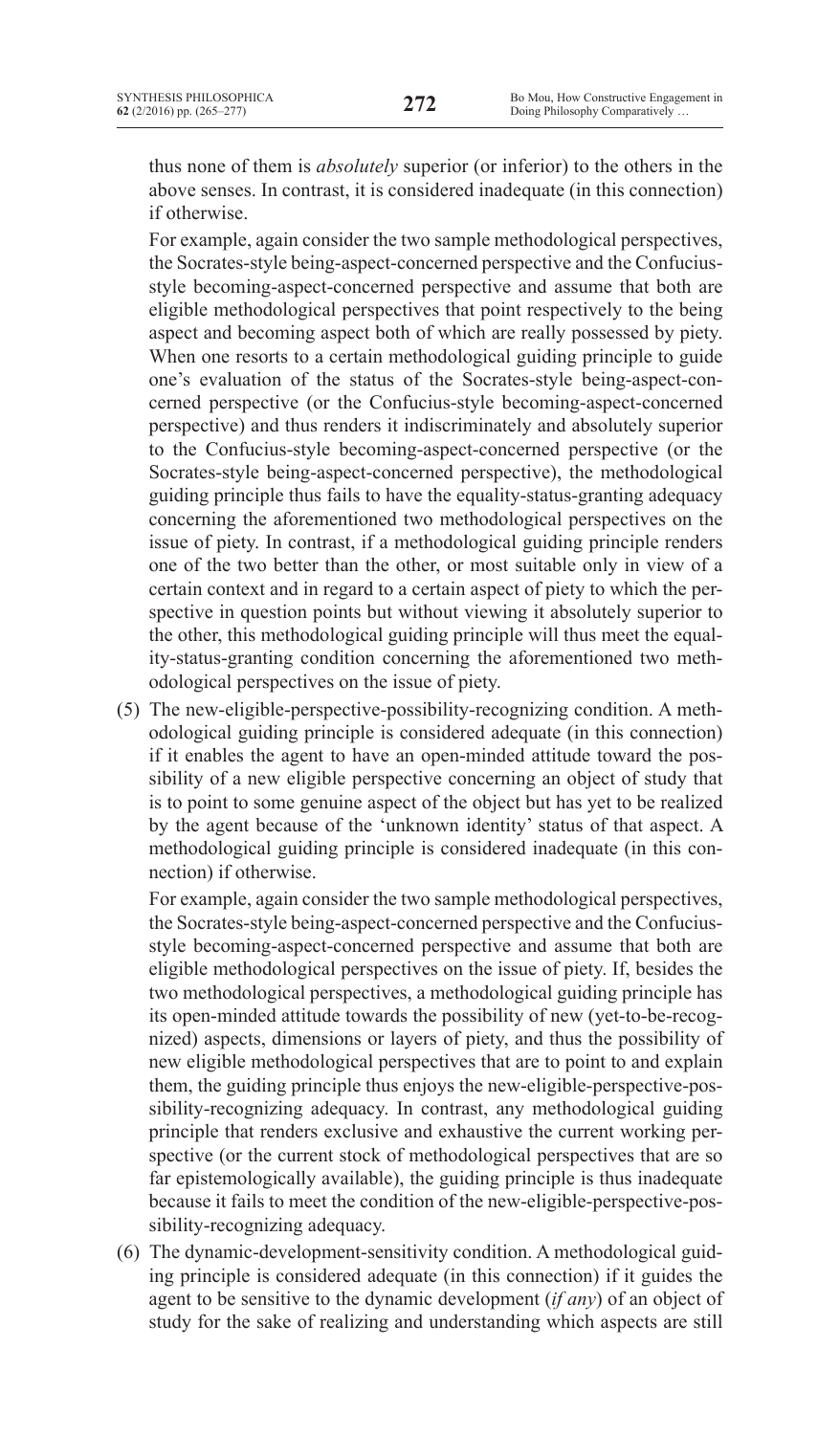genuinely possessed by the object (thus, which methodological perspectives are still eligible) and which ones not (thus, which perspectives are no longer eligible). In contrast, it is considered inadequate in this connection if otherwise. This adequacy condition calls the agent's attention and sensitivity to this: during the process of dynamic development (if any) of an object of study, the object might develop some new aspect(s) while losing some of its previous aspect(s); consequently, the methodological perspective with regard to the previous aspect of the object might not be absolutely or permanently eligible, and a previously ineligible perspective might become eligible because of its pointing to the new aspect. This adequacy condition highlights the need for the agent's sensitivity to the dynamic development (if any) of the object of study, one important front which can be easily ignored by an agent who is guided by an inadequate methodological guiding principle in this connection.

For example, consider an imaginary case of a couple's personal relationship. Suppose that at its earlier stage the couple's relation was good and harmonious, which rendered a yin-yang perspective "eligible" in describing their relationship and thus "eligible" in taking care of the "legal" dimension of their relationship: the couple then decided they (should) stay together with regard to their legal relationship. However, suppose that later on their relationship turned bad with serious conflict; the conflict is so severe that the "harmony" aspect of their legal relationship is not there anymore; in this situation, the yin-yang perspective to look at the current situation is not "eligible" anymore, while the Hegelian model as one perspective to treat the current case has become "eligible", though it was "ineligible" to capture the earlier stage of their relationship.

(7) The complementarity-seeking condition. Given that multiple, seemingly competing eligible methodological perspectives concerning an object of study, whose identity can result from dynamic development if any, turn out to be complementary (in the sense that they point to and capture distinct aspects or layers of the object, which jointly contribute to the identity of the object in a mutually-supportive and supplementary way, and thus are indispensable for a complete understanding of the object), a methodological guiding principle is considered adequate (in this connection) if it captures the complementary character of the involved aspects of the object and thus seeks complementary connection and harmonious balance between those perspectives for the sake of capturing the way the object is in this connection. In contrast, it is considered inadequate (in this connection) if otherwise.

For example, again, consider the two sample methodological perspectives; the Socrates-style being-aspect-concerned perspective and the Confucius-style becoming-aspect-concerned perspective. The two kinds of methodological perspectives point respectively to the two most basic modes of existence, being and becoming, of things in the world that are typically possessed simultaneously by most things in nature. Now the object of study under Socrates' and Confucius' examination is (filial) piety. Suppose that piety as the object of study genuinely possesses both its being and becoming aspects and that both aspects are interdependent, interpenetrating, interactive and complementary in regard to the constitution of piety. Then the Socrates-style being-aspect-concerned perspective and the Confucius-style becoming-aspect-concerned perspective are complementary instead of being incompatible or opposed to each other on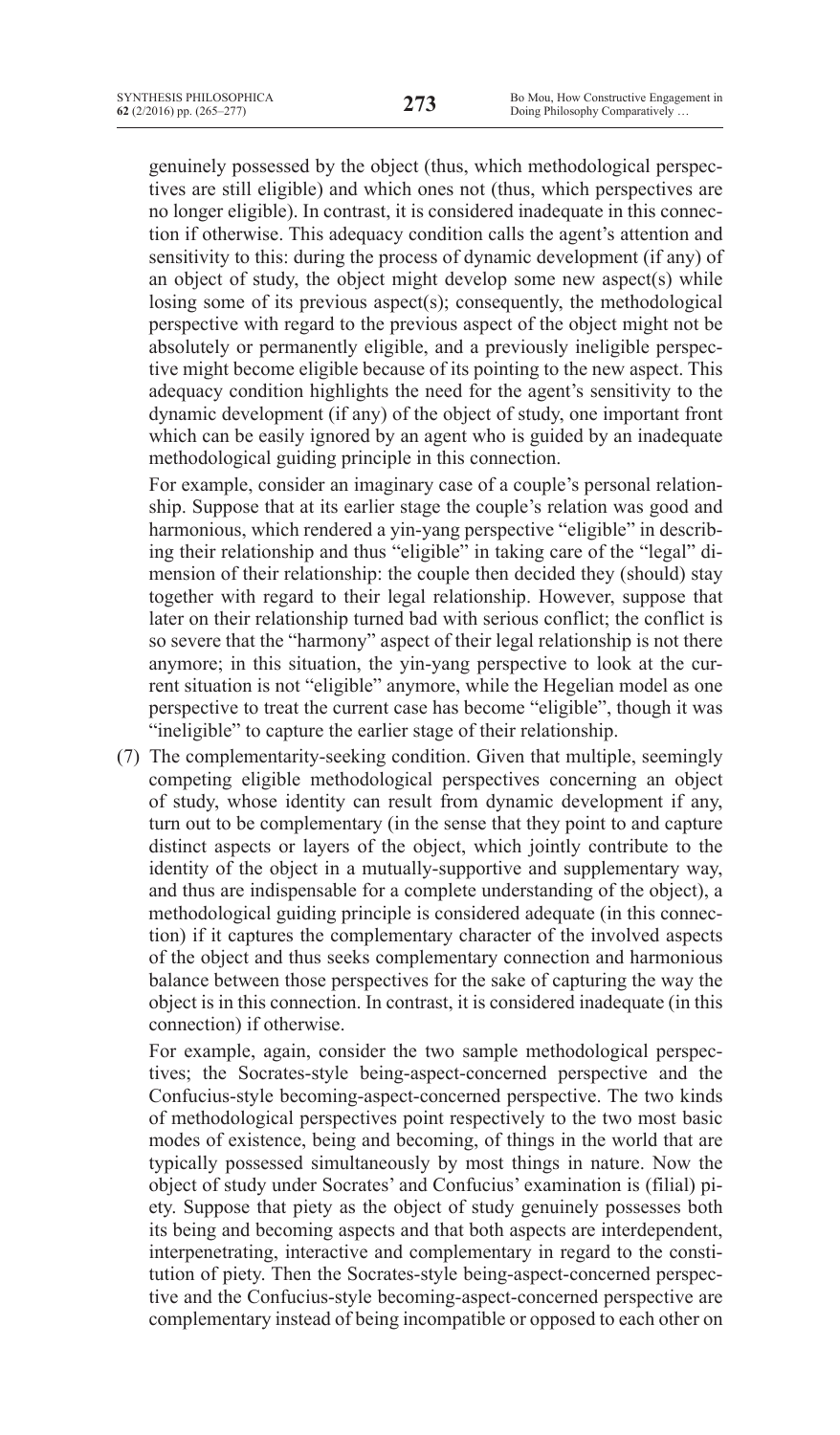the issue of piety. In this way, any methodological guiding principle that renders the two methodological perspectives complementary and seeks their complementary connection and joint contribution to a complete understanding of the issue of piety thus meets the complementarity-seeking condition. If otherwise, a methodological guiding principle would be inadequate in this connection on the issue. The complementarity-seeking condition essentially reflects the point of the *yin-yang* model of interaction and transformation.

(8) The sublation-seeking condition concerning guiding-principle-associated perspective complexes with complementary perspective simplexes. Given that there are two seemingly competing guiding-principle-associated perspective complexes concerning an object of study whose perspective parts are eligible (i.e., capturing distinct aspects of the object) but whose respectively associated methodological guiding principles are genuinely competing or incompatible (either because one of them is inadequate or because both are inadequate in other connections addressed above), such a methodological guiding principle would be considered adequate (in this connection) if it seeks a due solution through a Hegelian synthetic balance via sublation that keeps what are reasonable or appropriate from both guiding-principle-associated perspective complexes (i.e., their eligible perspectives, maybe plus some adequate guiding principle from one perspective complex if any) while disregarding what are not, i.e., the inadequate guiding principle (or principles) in one (or both) of the perspective complexes. In contrast, it is considered inadequate (in this connection) if otherwise.

For example, there might be two seemingly competing guiding-principle-associated perspective complexes as two approaches to build up a social-economic community: the profit-seeking-only perspective complex (i.e., the profit-seeking perspective that is associated with a guiding principle which renders the perspective exclusively eligible) and the welfare-seeking-only perspective (i.e., the welfare-seeking perspective that is associated with a guiding principle which renders the perspective exclusively eligible). It might be the case that a social-economic community does or should have both its profit-seeking layer and its welfare-seeking layer for the sake of its well-being. In this case, what really makes the two perspective complexes competing or incompatible would be their respectively associated guiding principles that render their respectively guided perspectives exclusively eligible. Then, when a methodological guiding principle seeks a synthetic balance (via sublation) to bring about a new approach that keeps what is reasonable in the two perspective complexes (i.e., the two involved perspective simplexes *per se*) while disregarding what is not (i.e., the two involved inadequate guiding principles), the methodological guiding principle would be considered to be adequate because it meets the sublation-seeking condition in this case.

(9) The genuine-contradiction (if any)-recognizing-while-constructive-equilibrium-seeking condition (concerning genuinely competing perspectives). Given that different seemingly competing but eligible methodological perspectives concerning an object of study, whose identity can result from dynamic development if any, turn out to be genuinely "contradictory" (in the sense that they point to and capture distinct aspects or layers of the object, which jointly contribute to the identity of the object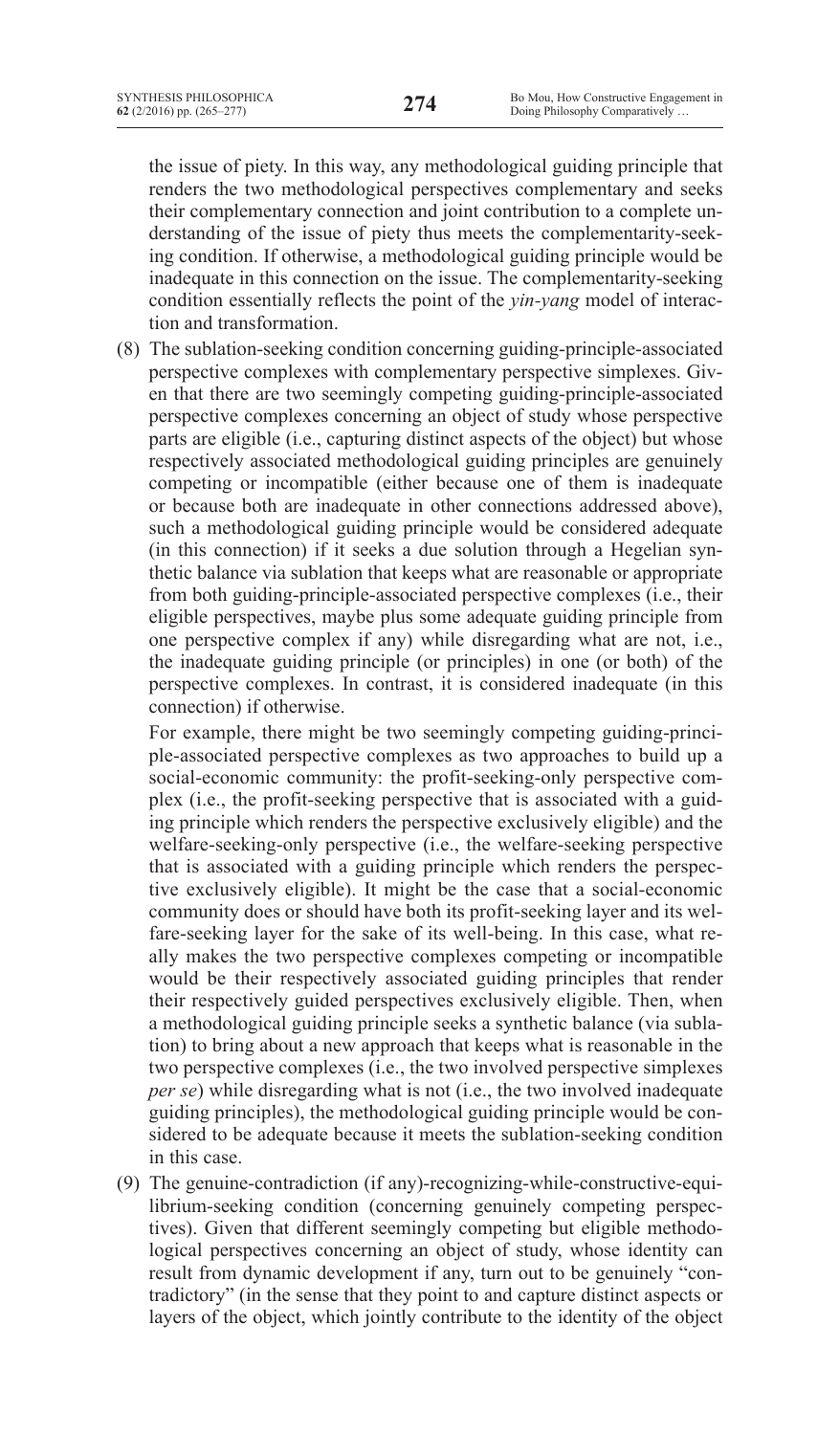but also jointly capture some internal contradiction really possessed by the object, and thus are indispensable for a complete understanding of the object), a methodological guiding principle is considered adequate (in this connection) if it captures the genuine-contradiction state of the involved aspects of the object and seeks for a certain constructive equilibrium between those perspectives for the sake of capturing the way the object is in this connection. In contrast, it is considered inadequate (in this connection) if otherwise. Given that some internal contradiction really exists in the object and substantially contributes to the identity of the object, this adequacy condition consists of these:  $\leq 1$  recognizing that some genuine contradiction is possessed by the object and brings about a certain internal tension of the object;  $5 < 2$  thus recognizing that each of the involved perspectives that does point to and capture one of the "contradiction" aspects of the object is eligible and contributes to our understanding and treatment of the "contradictory" dimension of the object; <3> seeking constructive equilibrium of the involved perspectives. The foregoing sub-condition  $\langle 3 \rangle$  is to be implemented in distinct ways, being sensitive to the nature of different types of objects of study. Let me consider some sample cases for illustration. For an object of study as part of social reality whose constitution is based on or related to a certain human convention or artifact, seeking constructive equilibrium of the involved perspectives might mean seeking a solution (or a way towards a solution) that would bring about a kind of dynamic development of the object [see the foregoing adequacy condition (6)] and change the original "contradictory" aspects to complementary aspects of the newly-developed identity of the object [see the foregoing adequacy condition (7)]. In contrast, for an object of study as part of physical natural reality whose constitution is naturally determined in nature, independently of human subjective intentions, seeking constructive equilibrium of the involved perspectives might mean doing justice to those involved perspectives that points to and capture distinct "contradictory" aspects of the object (such as those involved in the object's internal changing process and external moving process) and delivering them in a consistent way for the sake of consistency and effective communication: for this purpose, one constructive-balance point is to distinguish various forms of the principle of non-contradiction and maintain the principle of non-contradiction concerning linguistic expressions of distinct perspectives that respectively capture the "contradictory" aspects of the object.<sup>6</sup>

5

It should be noted that this does not go against but actually maintains the truth-pursuit norm. Truth-pursuit is to reflectively pursue capturing the way things are (are to be). If there is a genuine contradiction, then recognizing this genuine contradiction (or the "contradictory" dimension of an object) is actually implementing the norm, rather than violating it. The truth-pursuit norm does not automatically or necessarily mean that there is one single static entity waiting there for one's discovery. Indeed, the truth-pursuit norm includes the reflective pursuit of capturing the way things *are to be*, especially for some social issues as

objects of study. I do not examine this connection of the philosophical issue of truth in my current writing, with consideration of the purpose here, but explore it in another article.

6 For a recent engaging discussion of the principle of non-contradiction, see Graham Priest, JC Beall, Bradley Armour-Garb (eds.), *The Law of Non-Contradiction: New Philosophical Essays*, Oxford University Press, Oxford 2006, doi: https://doi.org/10.1093/acprof: [oso/9780199265176.001.0001.](https://doi.org/10.1093/acprof:oso/9780199265176.001.0001)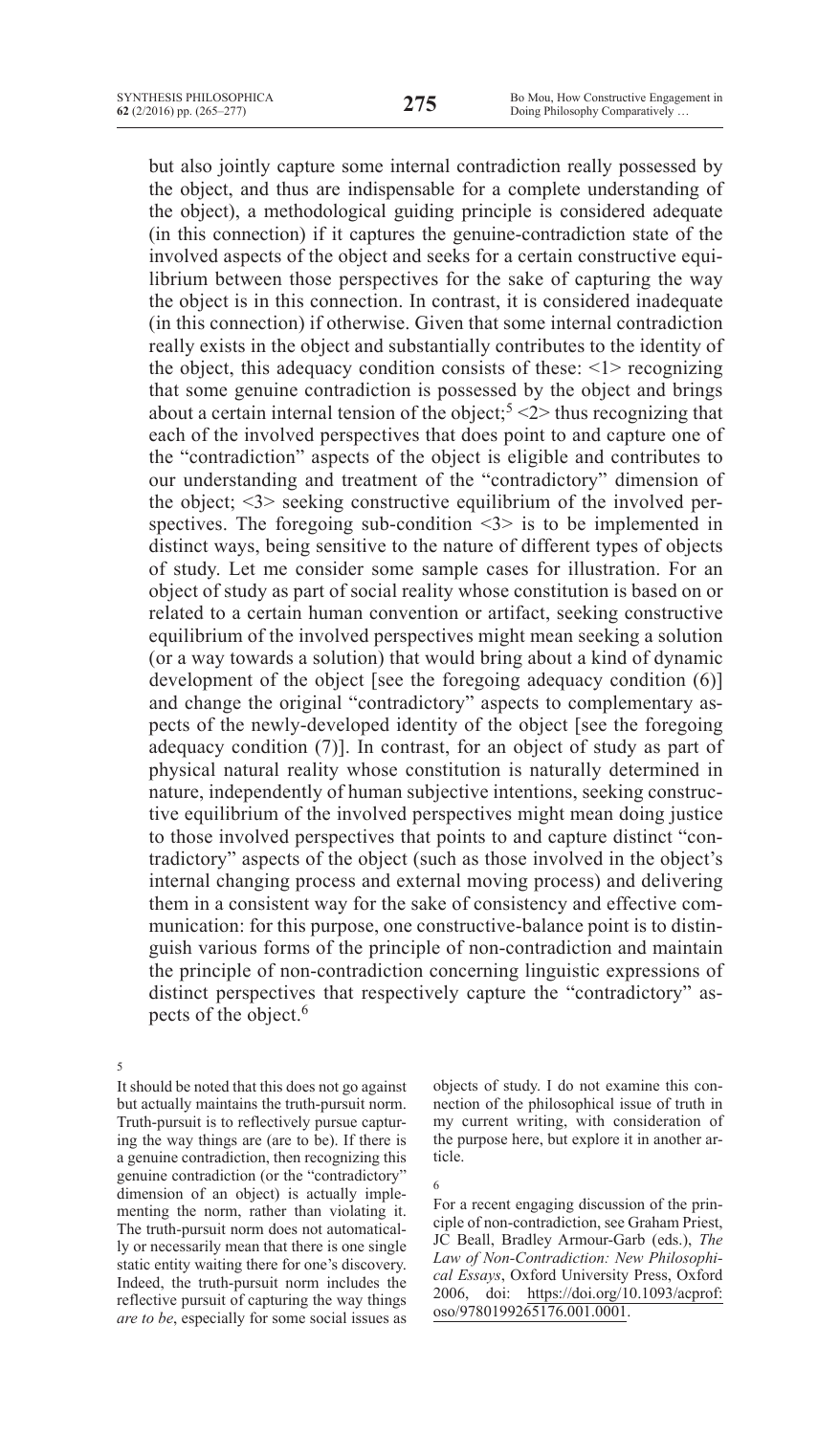(10) The open-mind-oriented self-criticism condition. This condition is listed last but not least; though the foregoing conditions, especially (5) and (9) implicitly point to this condition, it is reflectively worth specifying and highlighting separately, as this condition would fundamentally distinguish a genuinely philosophical attitude towards distinct critical views from an absolutely faith-oriented attitude that takes its foundation thing for granted and would not allow for any criticism and challenges. The point of this condition is not that one cannot firmly maintain one's foundation thing or some axiom-like basic principle – it is clear that one has to stop somewhere in one's account or theoretic system; rather, the point of this condition is this: one needs to always maintain an open-mind reflective attitude towards all critical challenges to the basic principle(s) on which one's account or theoretic system is based and is ready to modify, revise, or even give up the basic principle if it turns out to be wrong or mistaken through reasonable justification. In this way, any methodological guiding principle that possesses such an open-minded self-critical character and thus meets the condition would be adequate in this connection. If otherwise, a methodological guiding principle would be inadequate in this connection.

There are several due notes on the foregoing ten "adequacy" conditions for maintaining an adequate methodological guiding principle. First, condition (1), given an object of study, is presupposed by the remaining kind of adequacy conditions as the truth pursuit (capturing the way the object is) is taken as one strategic goal against radical "anything goes" relativism. Second, condition (2) is presupposed by the subsequent kinds of conditions (3) through (9). Third, if the relation between eligible methodological perspectives under consideration is really complementary, then one needs to resort to condition (7); if they appear not to be complementary, then we really need to have further examination of whether any of these perspectives are perspective simplex or perspective complex (i.e., actually it is a combination of one perspective simplex plus a methodological guiding principle – 'guiding-principle-associated perspective complex' as indicted above when I characterize what a methodological perspective is); if it is the latter, one needs to resort to condition (8); if it is the former, one needs to resort to condition (9). Fourth, however, to thoroughly fulfill conditions (1) and (2), condition (6) needs to be met if the object has its dynamic-development dimension. Fifth, last but not least, in the same philosophical spirit as is indicated in the foregoing adequacy condition (10), this "adequacy-condition" list *per se* is open to criticism, instead of being dogmatically maintained. Indeed, this set of adequacy conditions is suggested here to serve two purposes: for one thing, it is to explain how it is possible to have adequate methodological guiding principles in cross-tradition philosophical inquiries; for another thing, it is to provide readers with an engaging starting point or an effective stepping stone, which *per se* is not intended to be dogmatically imposed on readers, but expected to be a target of critical examination in their own engaging exploration of the issue.